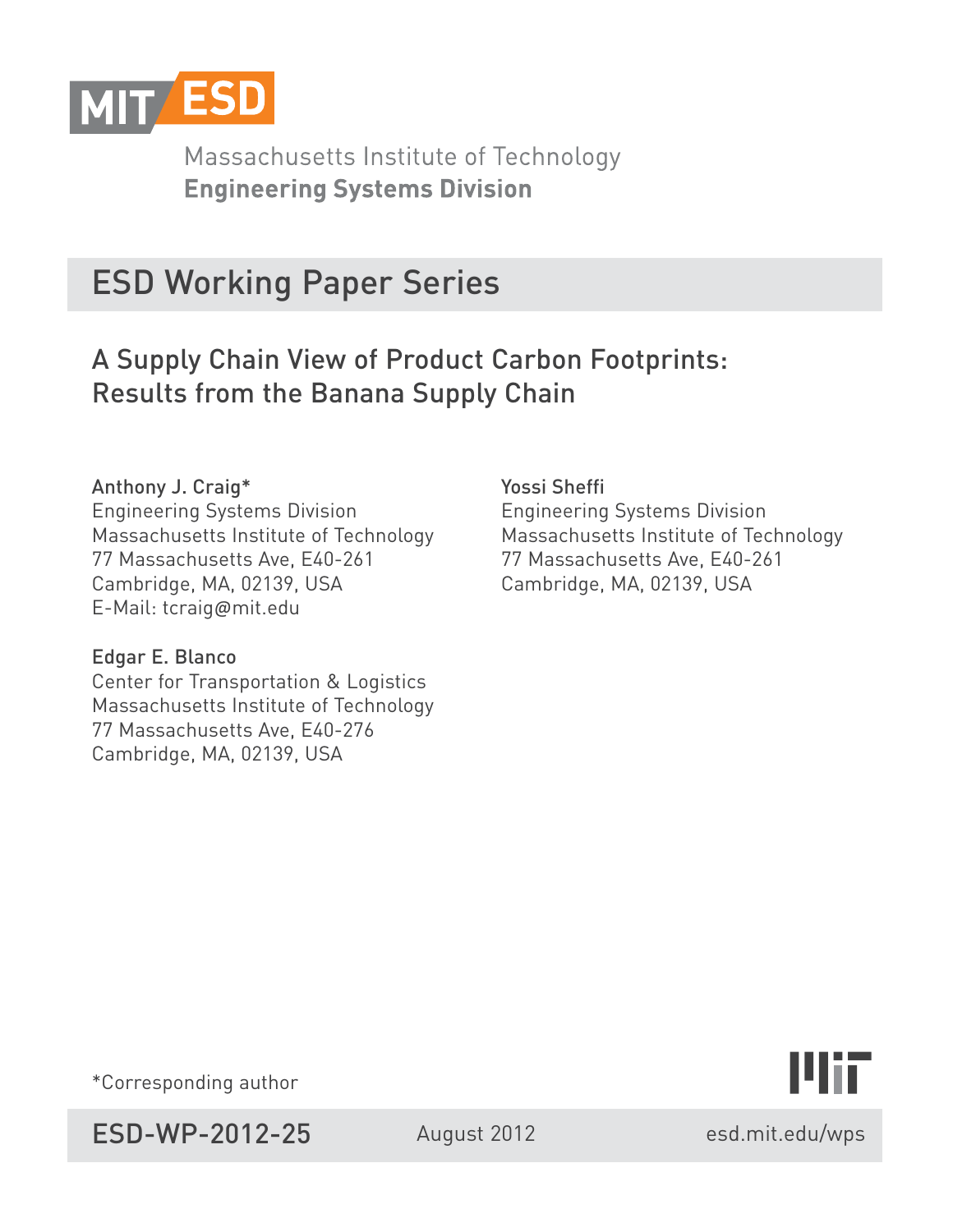# **A Supply Chain View of Product Carbon Footprints: Results from the Banana Supply Chain**

Anthony J. Craig,<sup>∗</sup> Edgar E. Blanco, and Yossi Sheffi

*Massachusetts Institute of Technology, Cambridge, MA, USA*

E-mail: tcraig@mit.edu

#### Abstract

Interest in the use of Life Cycle Assessment (LCA) to measure the carbon footprint of products has increased in recent years. While issues have been raised regarding the use of LCA to measure carbon footprints, the difficulties of doing so in the context of a modern supply chain have received less attention. In this paper we present a case study of the carbon footprint of bananas done in partnership with a leading importer of bananas and a U.S. retail grocery chain. Issues related to data quality and access represent a significant hurdle in measuring the carbon footprint across a supply chain, and we analyze our results in the context of ownership of the supply chain through the use of the GHG Protocol's concept of emission scopes. Sharing information between supply chain partners has been promoted as one method of resolving data issues, but raises important issues related to supply chain variability. Through an analysis of the impact of transportation we show how the structure of a supply chain introduces significant variability in the carbon footprint required to serve different customers.

<sup>∗</sup>To whom correspondence should be addressed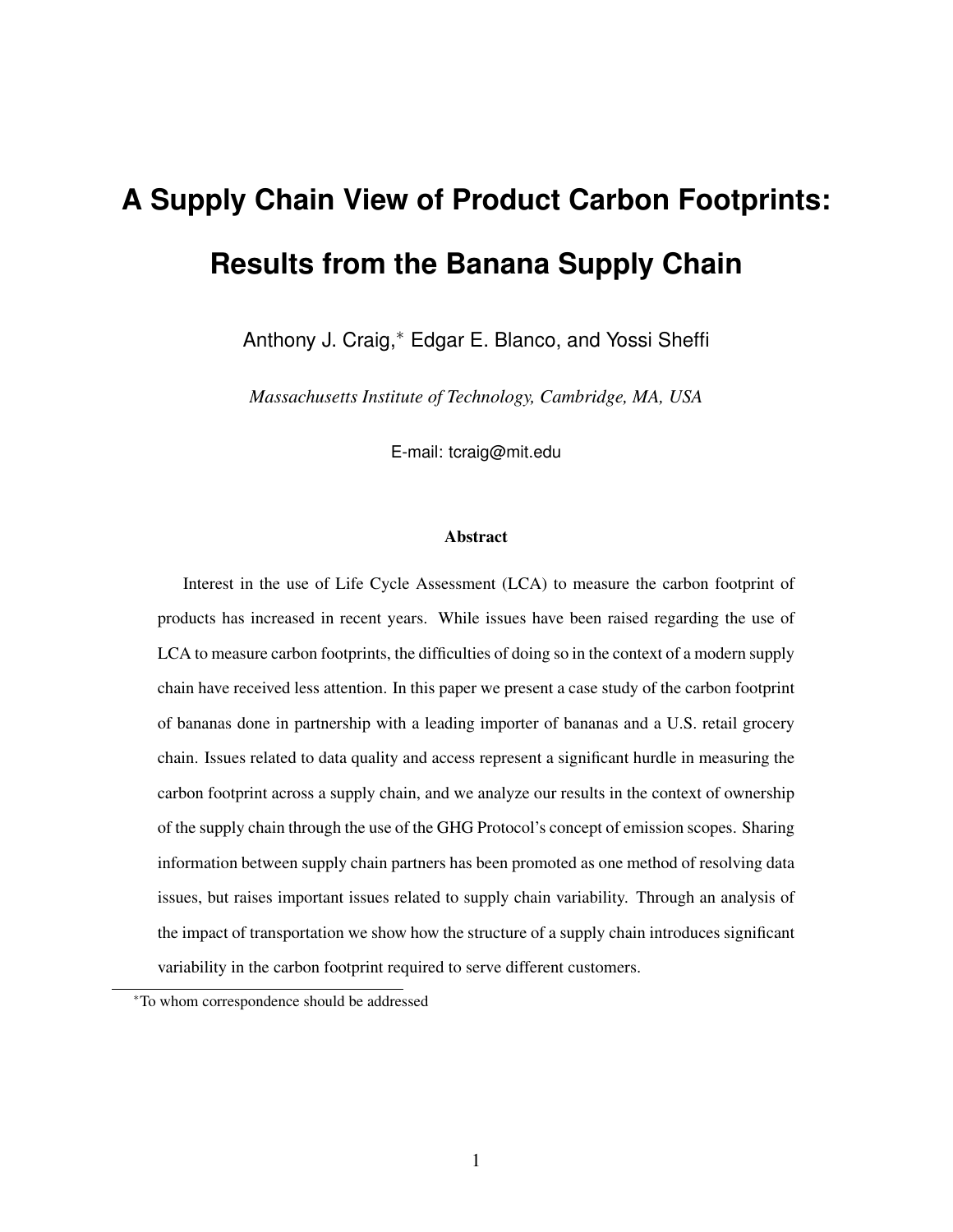# Introduction

Growing interest in the role of consumers in reducing greenhouse gas emissions has led to a number of programs designed to measure the emissions "embedded" in products, known as the product's carbon footprint. In 2007 Wal-Mart announced an initiative to audit the carbon emissions of seven product categories throughout it supply chain (*1*). In 2008, U.K.-based retailer Tesco began a process of labeling more than 100 products with carbon footprints (*2*). The demand for this information has lead a number of government and non-government agencies to set forth proposals for measuring carbon footprints $(3)$ . As companies work to measure their carbon footprint to support these programs it has the possibility to spur changes throughout the entire supply chain (*4*).

Several recent studies have noted the importance of agriculture to total emissions and applied LCA to measure the carbon footprint of a range of food products (*5*–*10*). Food represents a significant opportunity for consumers to reduce their carbon footprint given it's large impact, high degree of personal choice, and lack of lock-in effect that prevents making choices (*11*).

This study involves the cooperation of Chiquita Brands International (CBI), a leading international distributor of fruits, and Shaw's, a New England-based grocery store chain, to measure the carbon footprint of bananas. Bananas represent a significant import in the United States, with nearly 10 billion pounds imported in 2010 (*12*), and a challenging supply chain that requires getting the products to market from Central and South America in a timely manner under temperature control. We present the results of this study and discuss implications for measuring the carbon footprint of products for companies in a supply chain.

## Methods

#### Objective and Functional Unit

The objective of this study is to measure the carbon footprint of bananas sold by CBI in North America. The process involved collecting data regarding CBI's supply chain for bananas from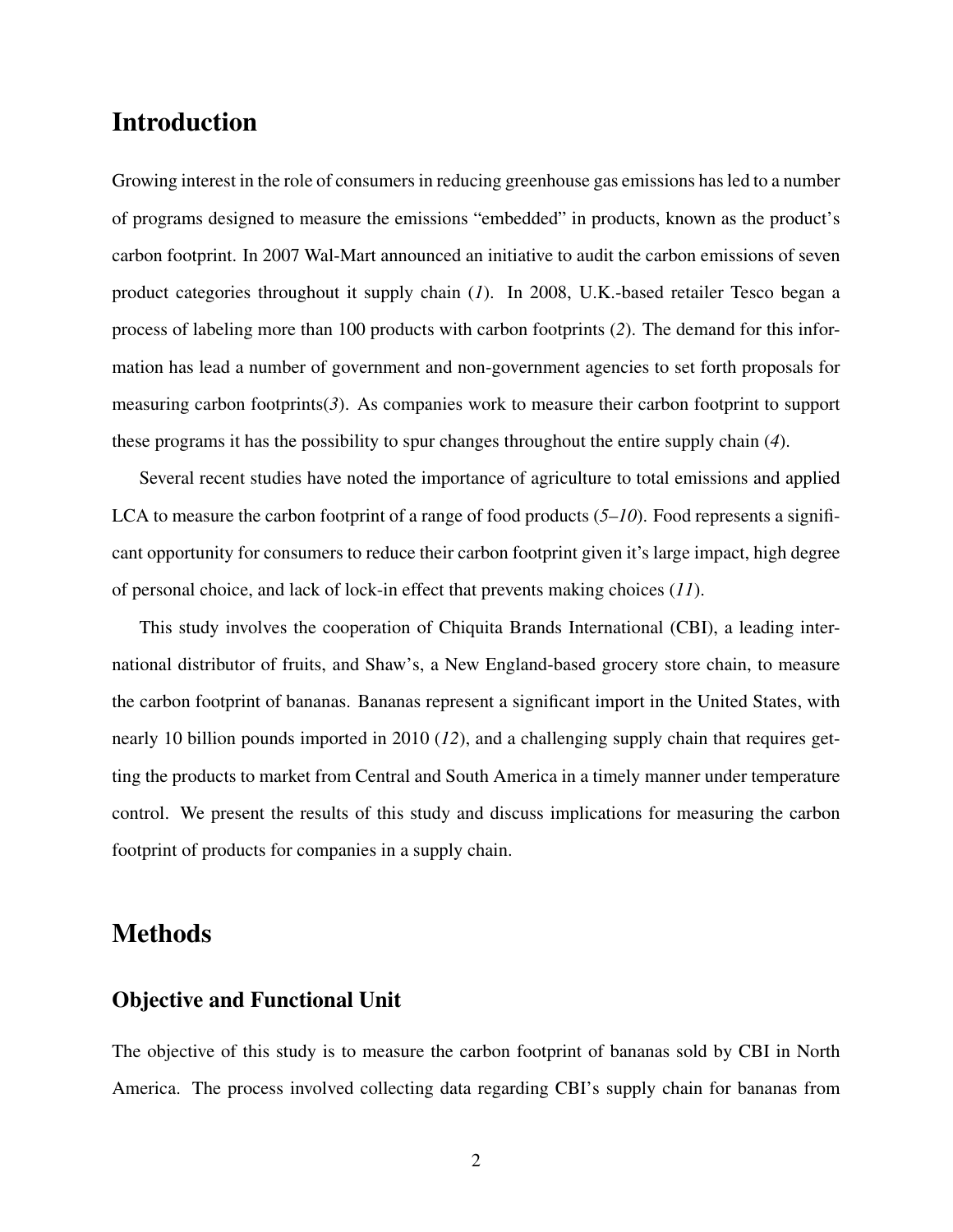the acquisition of materials forward to delivery to customers, typically grocery store chains. An additional partner, Shaw's, was able to provide data regarding supply chain activities for bananas once they have reached retail chains. Together the two companies' supply chains capture the life cycle of the banana from its production at the farm through to final sale to the end consumer. The supply chain data was used to construct a model using the SimaPro LCA software tool with process data provided by the Ecoinvent LCI database.

The primary functional unit for this study was a single box of bananas delivered to a retail outlet. A typical box of bananas delivered to a retail customer consists of a cardboard container box, a plastic shroud wrapping the bananas, and approximately 18.14 kg (40 lbs) of bananas. Boxes were chosen as the functional unit since it is a common measure for quantity throughout the supply chain and represents the individual unit for transactions between CBI and their retail customers. While bananas are sold in box units to retail customers they are usually sold to end consumers by weight. For this reason 1 kg of bananas sold to the end consumer is considered to be a secondary functional unit. This functional unit is based on the assumption of 18.14 kg of bananas per box. When presenting results to consumers this may be the preferred functional unit as it represents the manner in which the product is purchased (*13*).

#### Description of Supply Chain

Bananas sold in North America by CBI are typically grown in Central and South America. CBI works with a network of owned plantations, independent growers, and wholesalers at more than 200 locations, primarily in Guatemala, Honduras, Panama, and Costa Rica (referred to generally as "the tropics"). Though practices may vary from farm to farm, banana cultivation typically involves the application of fertilizers, pesticides, and fungicides via manual and aircraft spraying. Once the bananas approach ripeness they are picked, inspected, washed, and packaged for transportation primarily through manual labor in packing stations located at the farms. The bananas are shipped from the packing stations by truck to the outbound ocean port. In transit and at port the bananas are kept cool in refrigerated containers or bulk storage until loading on a ship for ocean transportation.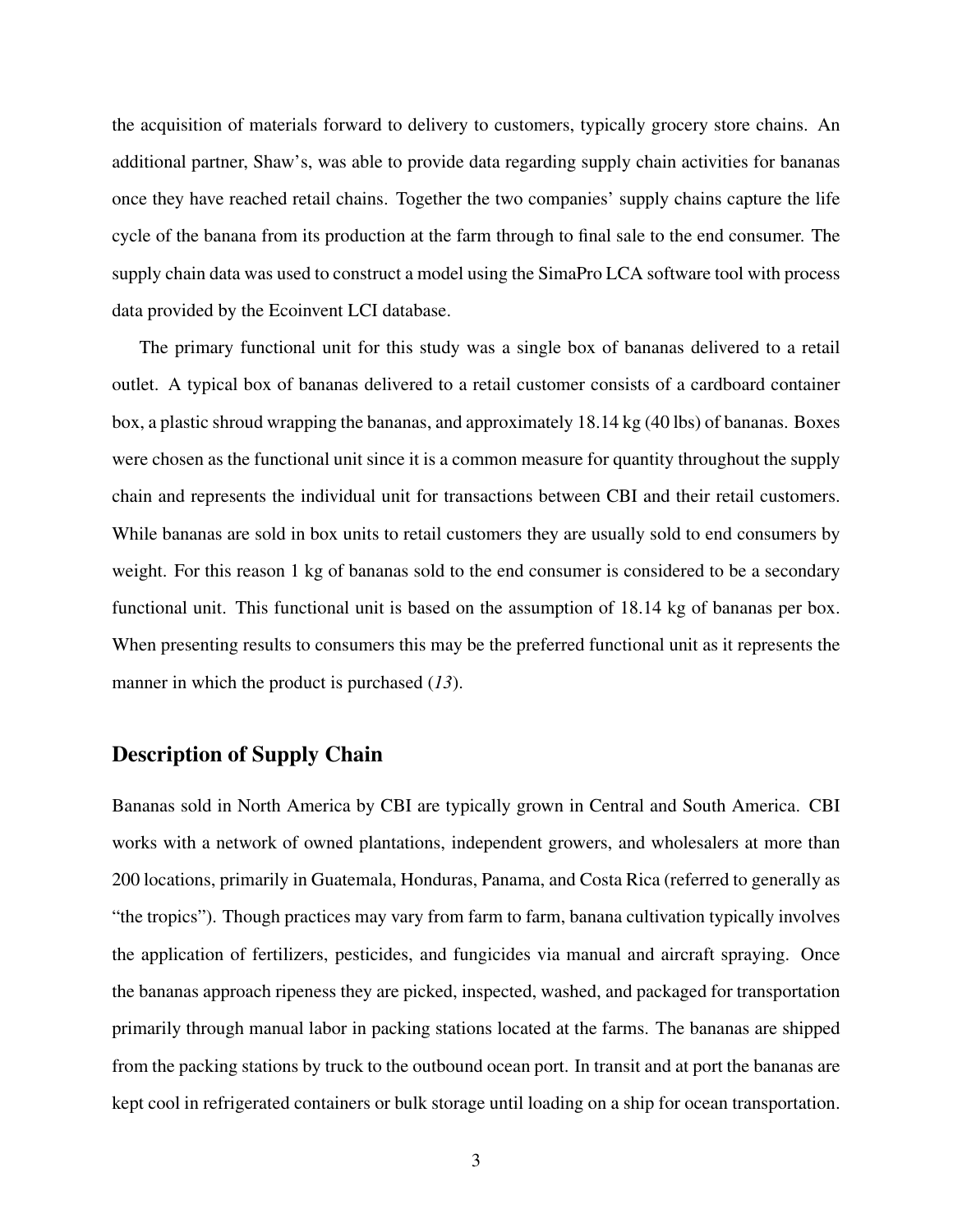The bananas continue to be refrigerated by container or in bulk refrigerated holds during the ocean voyage. After arriving at the destination port the bananas are unloaded from the ship and stored near the port until pickup. Customers may pick the bananas up at the ports themselves, arrange for CBI to deliver them to their facility, or CBI may take them to their own distribution centers (DCs). Upon reaching the DC the bananas undergo a chemical ripening process in a temperature controlled environment that lasts three to four days. At the end of this process the bananas are ready for sale and have a limited shelf life before over ripening. From the DC, bananas are shipped either directly to retail outlets or first to a customer DC and then to the retail outlets. At the retail outlets bananas require no special handling or care such as refrigeration. They are a fast moving product, with most bananas typically being sold within a day of arriving at the store.

In addition to the primary packing of the cardboard box and plastic shroud, secondary packing materials include cardboard corner board pieces used to help secure boxes of bananas and reusable wooden pallets used to hold the boxes of bananas during distribution. Though CBI supplies the cardboard and plastic shroud used as the primary packaging for the bananas, the retailers who purchase bananas from CBI dispose of these materials.

A number of different chemicals are required to produce and ripen the bananas. Chemical fertilizers, fungicides, and pesticides are applied at the farm to help with cultivation. The bananas are picked before ripening and kept refrigerated during transportation. The refrigeration requires production and use of refrigerant gases, many of which are powerful greenhouse gases. Just before sale the bananas are chemically ripened in ripening rooms using ethylene gas, an organic compound that can be used to force fruits to ripen. The ethylene is purchased in liquid form and then applied to the bananas via air circulation within specially designed ripening rooms.

#### System Boundary

The system boundary chosen for this project is shown in Figure Figure 1. Sources of emissions considered for analysis include: production of chemicals and packaging materials, production at the farm, transportation and distribution of bananas from the farm through to the retail outlet,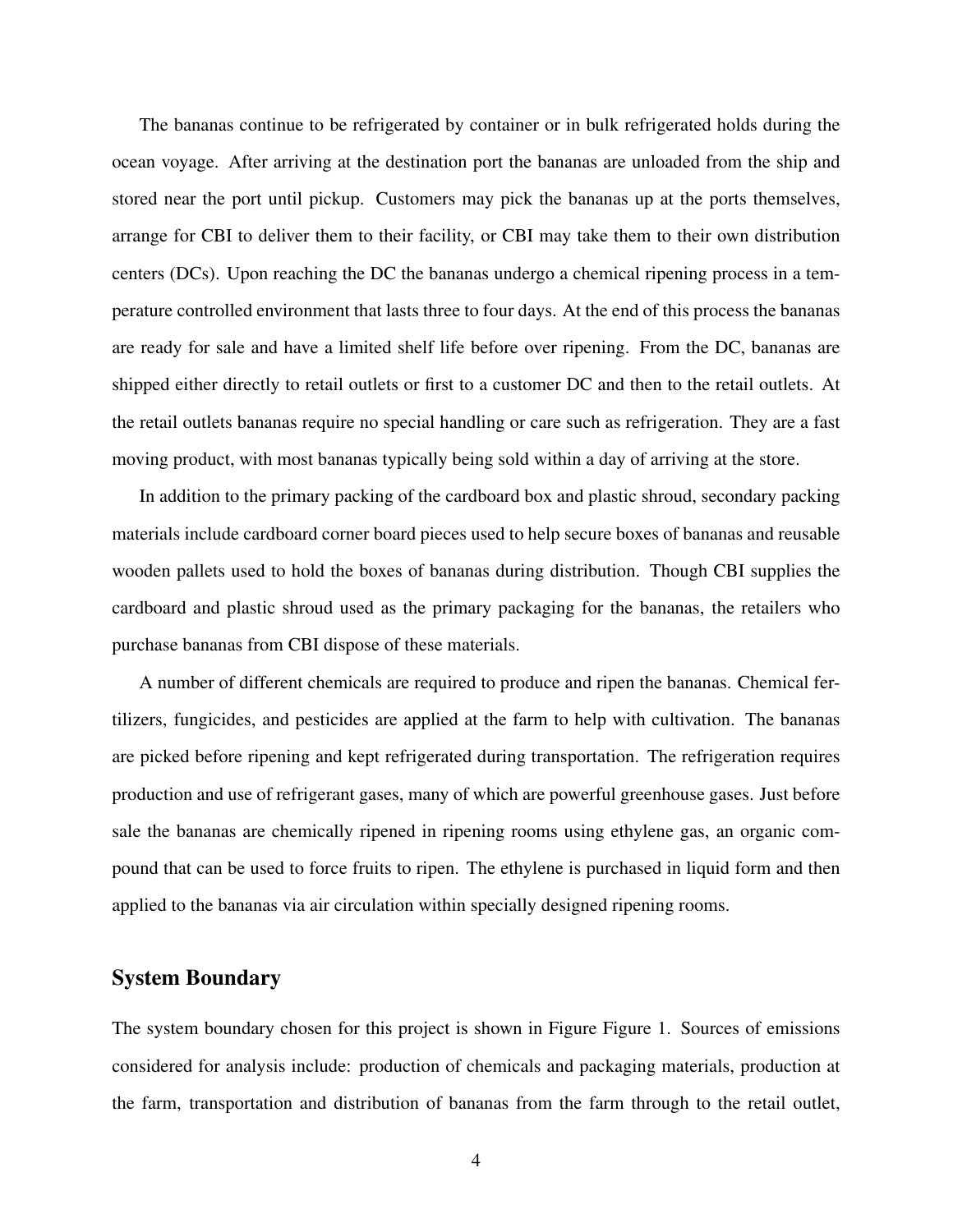disposal of packaging materials, emissions due to leakage of refrigerant gases, and the production of N2O at the farm due to application of nitrogen-based fertilizers. The following activities have been excluded from the system: all activities related to the use phase of the end consumer, including transportation, use, and disposal of any remaining organic matter; infrastructure, capital goods, and durable products such as pallets, roads, ports, buildings, and vehicles used during production and distribution; biogenic emissions from the decay of the organic matter are excluded and likewise no credit is provided for any greenhouse gases sequestered in the product during growth; office buildings and other support activities not involved in production and distribution (estimated to attribute approximately 0.1% to the total carbon footprint); all activities related to employees, including commuting and food provided on site; and price tags, product stickers, and other small items estimated to have an impact of less than 1% of the total. Rejected bananas that do not meet quality standards during the packing process are considered a byproduct. All emissions from production are allocated to the sold bananas, while further processing of the rejected bananas into products such as purees are excluded from the system.

#### Impact Assessment

All impacts were assessed using the 2007 IPCC 100 year GWP method. This method provides a single measure, the estimated contribution to climate change as represented by the amount of  $CO<sub>2</sub>e$ attributable to the system. All impacts were calculated using the IPCC 2007 GWP 100a version 1.01 method in SimaPro with the "exclude infrastructure option" selected.

#### Data Quality

Data for this project was collected from two primary sources, CBI and Shaw's. Where primary data was not available secondary sources were used, including published reports, specifications, studies, and the Ecoinvent LCI database. Primary data was collected for a significant portion of the supply chain through the involvement of CBI and Shaw's. The primary data collected consisted of utility records, transportation data, fuel purchase information, sales data, and performance data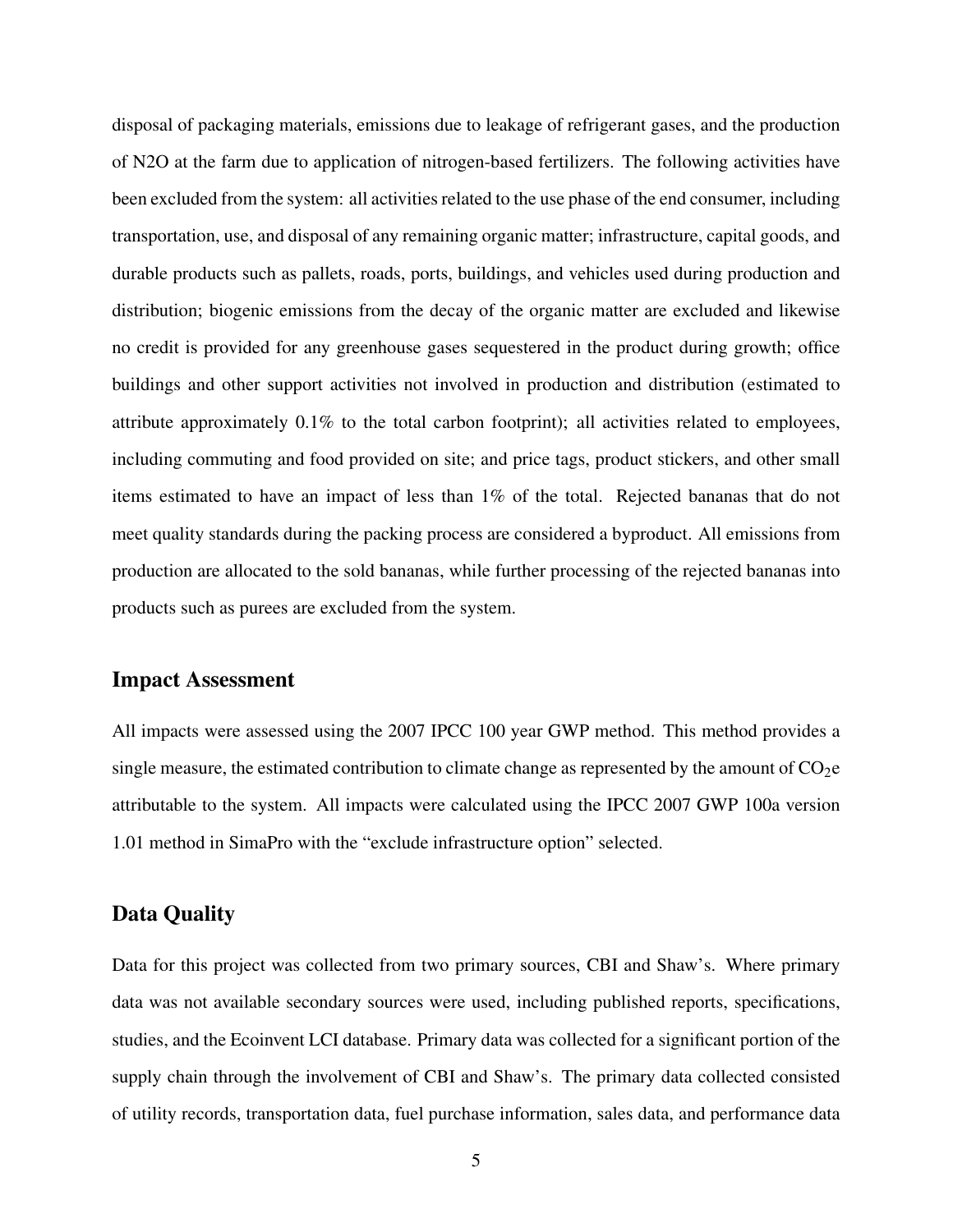

Figure 1: System Boundary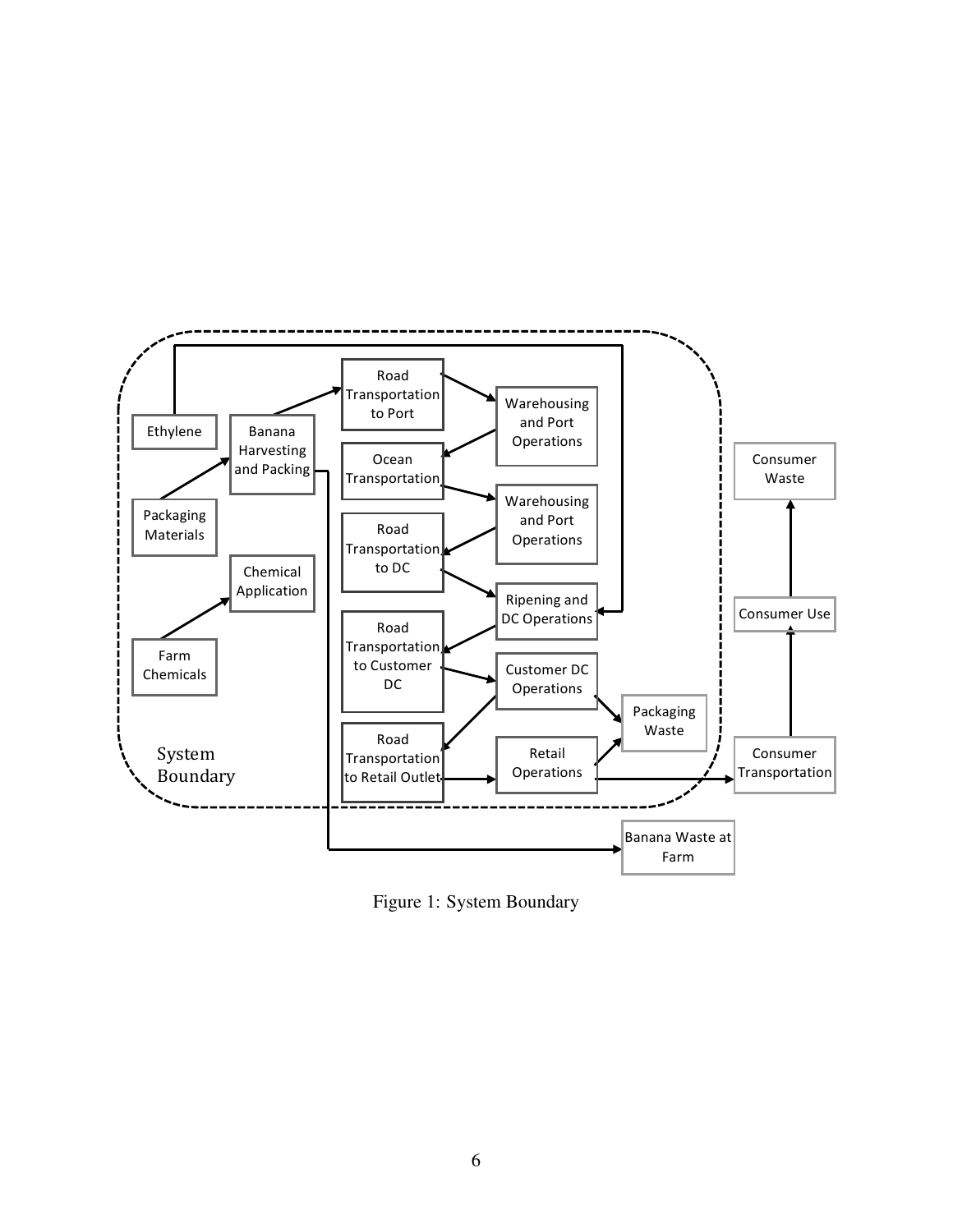such as farm yields. For packaging materials purchased by CBI, specification regarding the amount and types of materials were provided. For chemical usage, CBI and Shaw's provided information regarding ethylene consumption, and CBI's agricultural division provided recommended quantities per hectare of farm chemicals. CBI provided refrigerant information based on data from maintenance records. Secondary data sources were used for specification on secondary packaging such as cardboard corner board, plastic banana wrappers, and plastic ethylene bottles. All processes were modeled using secondary data from the Ecoinvent database in SimaPro.

The intended time period for data collection was the full calendar year for 2009. Specific cases where the data was not collected for this time period include: Data related to customer transportation and energy consumption is based on the year 2007. Ocean transportation cargo data is based on a set of voyages during 2009, approximately two to three weeks of data. Fuel information and travel distances were collected for the full year and were found to be consistent with the subset of voyages for which cargo data was also available. There were no special circumstances or changes in the supply chain known that would indicate the collected data was not representative of the intended full year 2009 timeframe.

Where possible, data has been collected for all of CBI's operations in order to provide a representative picture of their specific supply chain. The data is intended to model operations where CBI manages transportation and distribution from the port through to the customer DC. Areas where the data collected may not be representative include farm operations, port operations in the tropics, and customer operations. Data for farm operations was gathered for only one of six primary growing regions in the tropics, data regarding port operations was provided for only one of three ports in the tropics region, and data was provided by only one customer in the United States.

# **Results**

The end result of this study was an estimated carbon footprint of approximately 17 kg of  $CO<sub>2</sub>$ e per banana box. When calculated for the secondary functional unit this results in approximately 1.0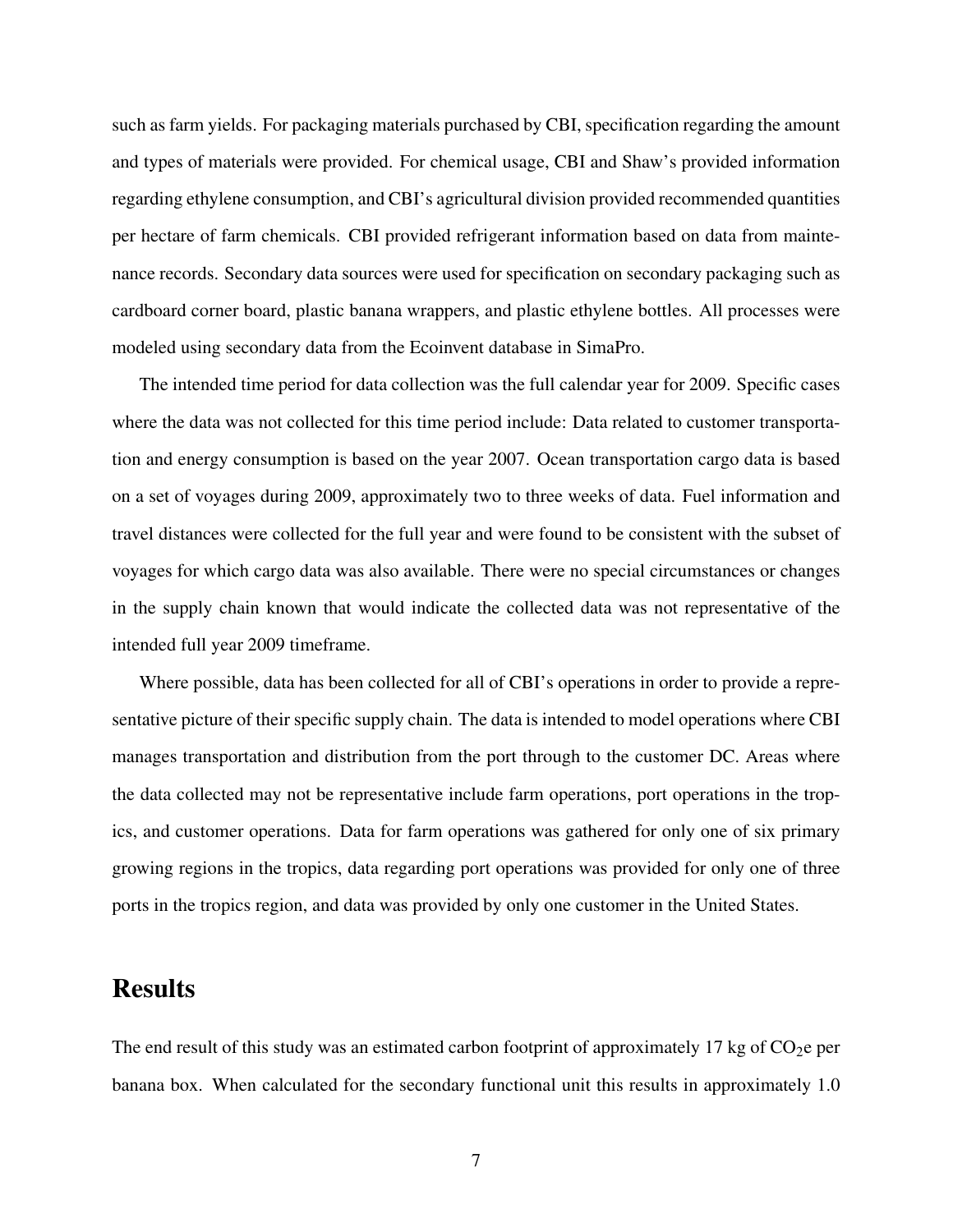

kg of  $CO<sub>2</sub>e$  per kg of sold bananas. All numbers are based on an average scenario. A breakdown of the carbon footprint is shown in Figure Figure 2.

Figure 2: Carbon Footprint Summary

Rather than view the emissions by where they occur in the supply chain, it is also useful to see the types of activities that generate the most emissions. Figure Figure 3 shows the distribution of emissions based on the major activity categories.

#### **Transportation**

Transportation as a whole represents the largest share of supply chain emissions, and the single largest source is due to ocean shipping. Bananas are brought to market in dedicated vessels that are smaller than the usual large container ships used for transoceanic freight. The higher emissions of CBI's ocean operations is attributable to a number of factors, including smaller vessels, lower utilization on the backhaul, and higher sailing speeds. Cargo on the backhaul portion of the voyage represents only 22% of total tonnes shipped, and can be as low as 7% for certain rotations. The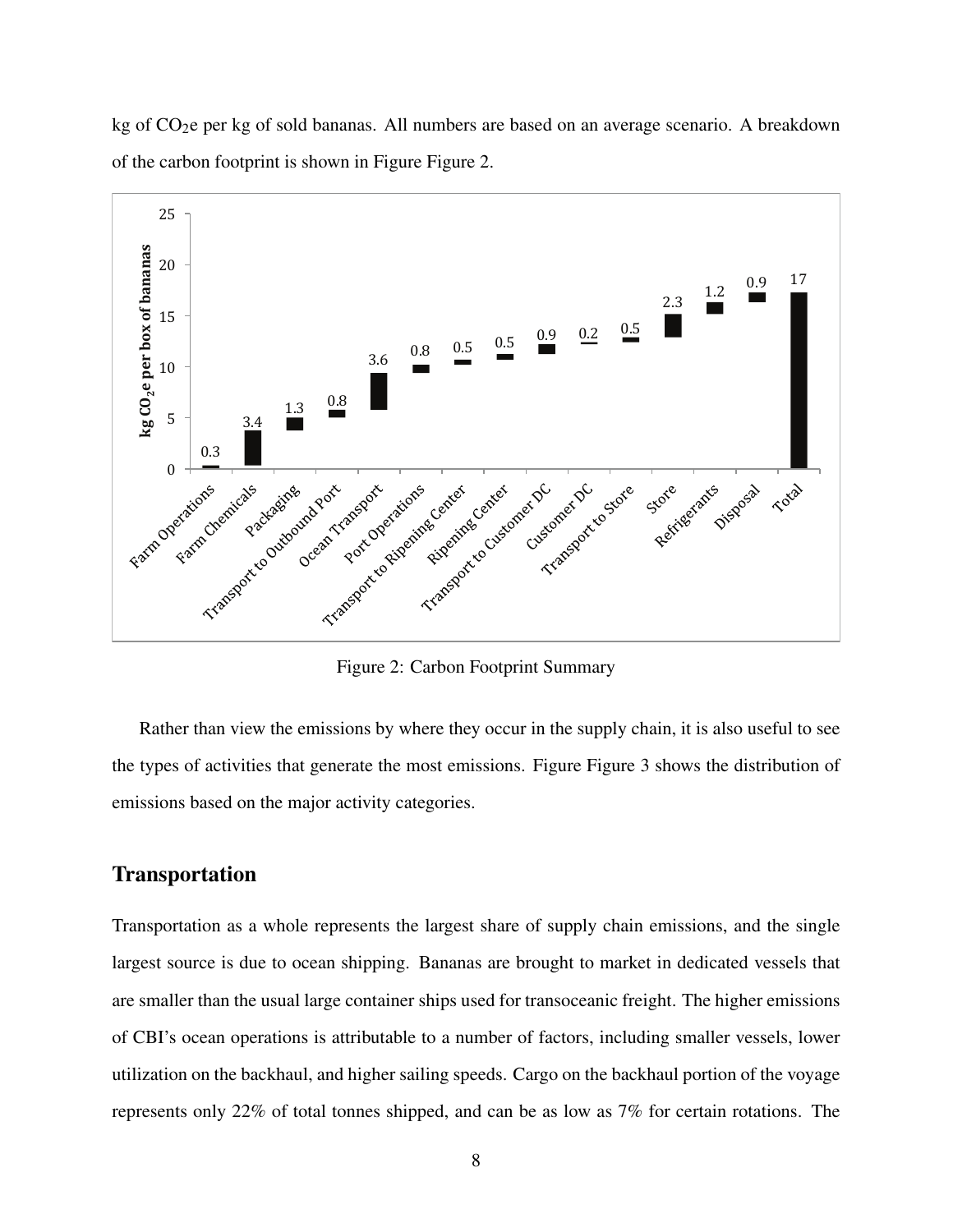

Figure 3: Carbon Footprint by Category

need to get bananas to market as quickly as possible in order to maintain quality and freshness results in higher emissions due to the relationship between vessel speed and fuel consumption. If changes in ocean shipping operations could produce efficiencies similar to the standard Ecoinvent assumptions for transoceanic freight this would produce a large reduction in emissions, reducing the total carbon footprint to 14 kg.

#### Production

Emissions related to producing bananas are primarily driven by the use of fertilizers, pesticides, and fungicides, and in particular nitrogen-based fertilizers. Production of nitrogen fertilizer accounts for 2.2 kg of the total 3.8 kg when emissions from its production and related  $N_2O$  are accounted for. The emissions from operating the packing stations and powering the farms represent only 5% of the total emissions related to production, due in part to the widespread use of manual labor.

#### Packaging

Emissions from production and disposal of packaging materials accounts for 12% of the total carbon footprint . This is almost entirely due to the production and disposal of the cardboard box,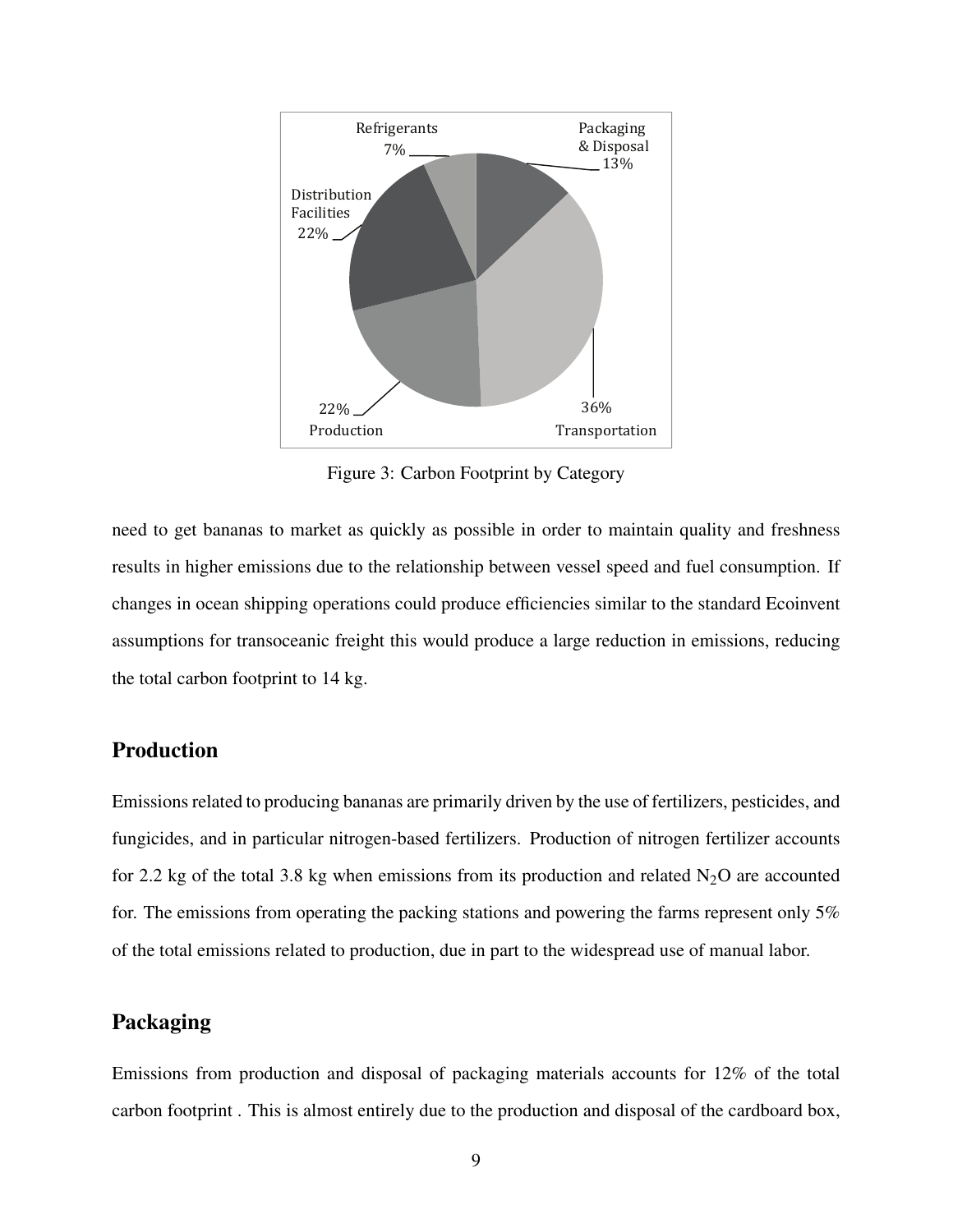which represents more than 90% of the total emissions from all packaging materials.

#### Distribution Facilities

The single largest source of emissions among distribution facilities is the retail store. Though total emissions from the store are generally lower than in the various distribution centers, the lower level of efficiency per unit of product leads to higher emissions. Activities at the inbound and outbound port represent only a minor portion of distribution emissions.

#### **Refrigerants**

The production and escape of refrigerant gases combine to produce 7% of the total carbon footprint, mostly due to the escape of refrigerant gases in cooling equipment. The results may be surprising given the small amounts of refrigerants lost through leakage–less than one gram per box–but the high GWP of some of the gases produces large amounts of  $CO<sub>2</sub>e$ . Recent efforts to use less potent greenhouse gases in refrigeration equipment have shown potential for a large reduction in the impact from refrigeration.

# **Discussion**

Two previous studies have attempted to estimate which life cycle emissions fall under various GHG Protocol scopes. Using an input-output analysis for all 491 sectors of the U.S. economy, Matthews et al. (*14*) found that for the average sector only 14% of emissions are scope 1 and 12% are scope 2. Huang et al. (*15*) also apply the EIO-LCA method to estimate the upstream scope 3 emissions for a variety of industry sectors as a percentage of total emissions. Their results show that the share of upstream scope 3 emissions usually falls in the 70-80% range, but can be as little as about 5% in industries such as power generation. Applying a similar concept to the results of this study, but also including the downstream portion of the supply chain, we classify the share of emissions of each scope for CBI as shown in Figure Figure 4.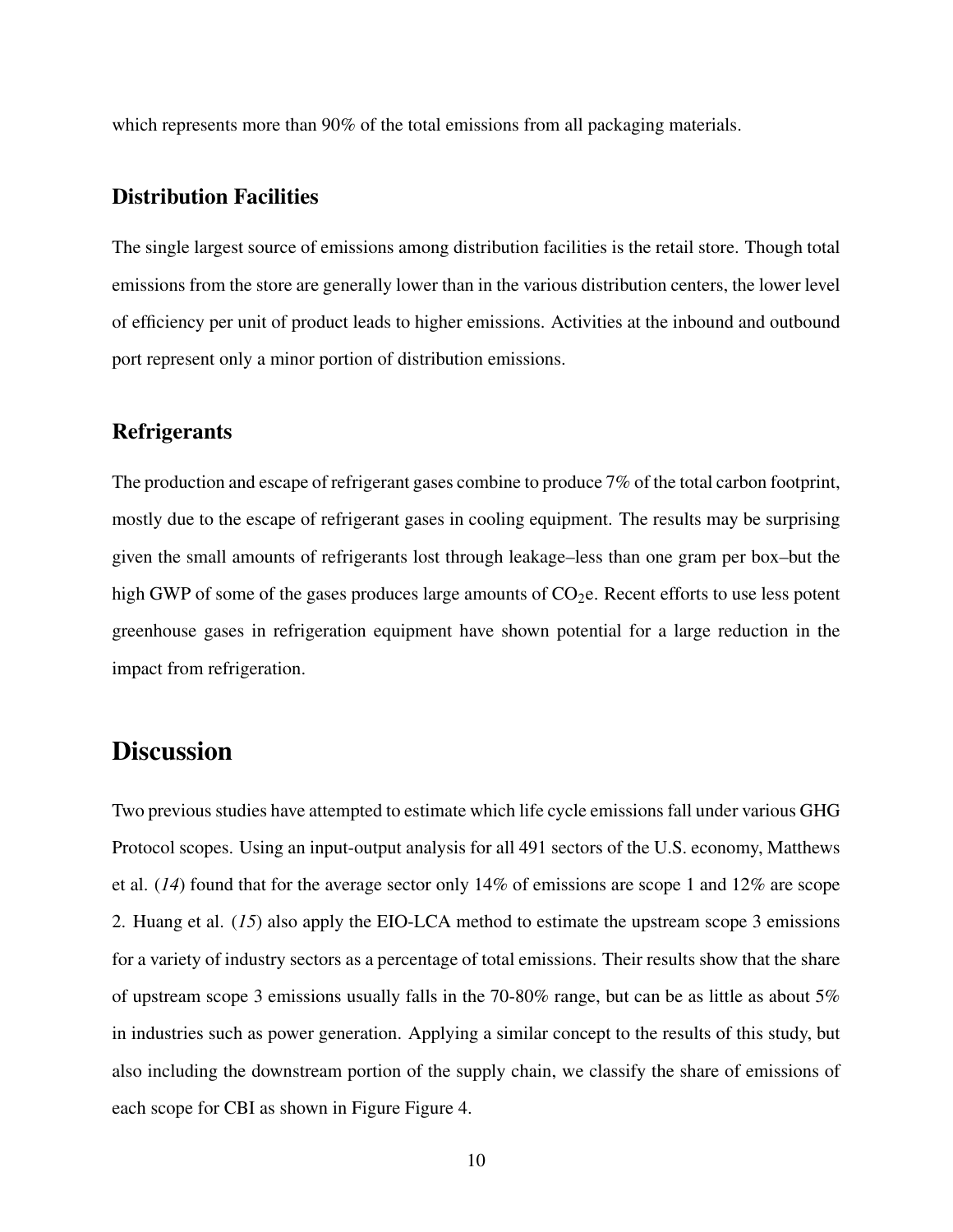

Figure 4: Share of Emissions by Scope

Despite high levels of visibility and control of the supply chain, a large portion of the emissions occur as scope 3 emissions outside of CBI's control. Collecting data across organizational boundaries presents issues with proprietary and confidential information, data accuracy, and a lack of representative data (*16*)(*17*). The accessibility of data is considered a serious issue in LCA (*18*), and the lack of representative data may result in unreliable results (*17*). One possible method for improving the data quality in carbon footprinting is to collect specific process-based data directly from suppliers.

Both the GHG Protocol and Carbon Trust have proposed using a business-to-business (B2B) sharing arrangement to provide information to supply chain partners. The Carbon Trust carbon label program has certified more than £2 billion in consumer products and £1 in B2B products (*19*). B2B labeled products employ a cradle-to-gate system boundary that stops when the product arrives at the customer's door, and downstream emissions are excluded. This is intended to facilitate the sharing of information in the supply chain. By providing the cradle-to-gate carbon footprint to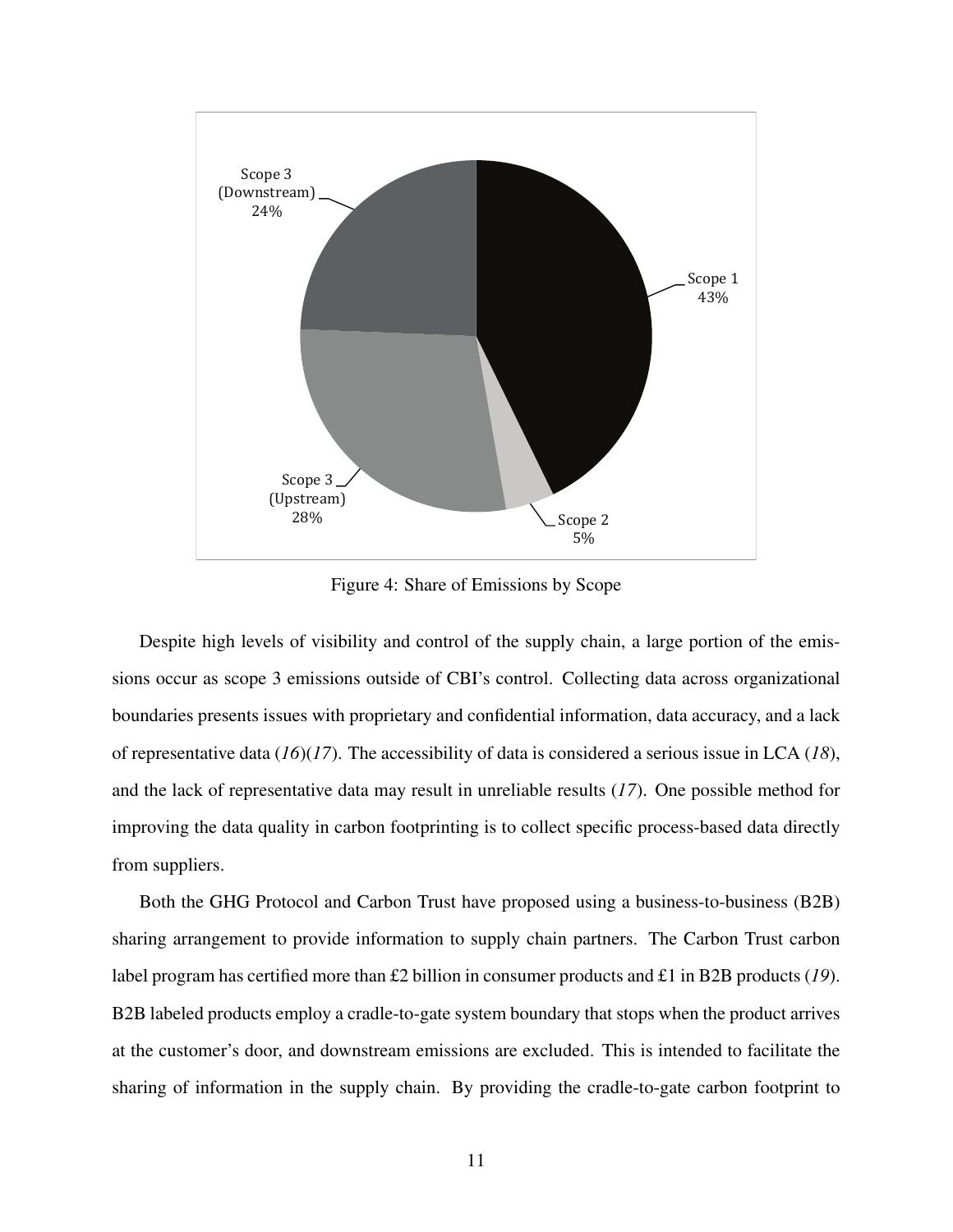downstream customers, incremental additions to the carbon footprint can be added at each stage of the supply chain until sale to the end consumer (*20*). If the producer of the final product to the end consumer then accounts for the use and end-of-life phases this approach can cover the entire life cycle of the product. The GHG Protocol Scope 3 standard explicitly allows for use of supplier data in both the value chain and product standards (*21*, *22*). The use of actual supplier data has several benefits, including increased transparency, better reflection of changes in emissions due to efforts to reduce emissions, and more effective tracking and reporting of GHG reduction goals (*21*). In their analysis of upstream emissions (*15*) showed that firms can capture a significant portion of their upstream emissions by collecting data from only a limited number of direct suppliers. While sharing carbon footprint information with downstream supply chain customers has the possibility to improve the results of a supply chain carbon footprint measurement, it poses a challenge related to variability within the supply chain.

If carbon footprint data is to be shared between supply chain partners it is important to understand how variability in the supply chain affects the carbon footprint. The importance of variability within the system has been identified in both the supply chain and LCA literature on carbon footprinting. (*23*) identifies variability within the supply chain as one of the problems with trying to calculate product level carbon footprints. (*24*) identifies several types of variability within LCA, including variability between sources, which may arise due to differences in processes. The aggregation of emissions in the inventory analysis of an LCA can cause the loss of certain variability characteristics (*25*). Including these uncertainties in the results of an LCA have been recognized as an important factor in improving the use of LCA as a decision making tool (*26*). If customers plan to use the carbon footprint information shared by suppliers in their sourcing decisions then this variability must be accounted for in the measurement. (*8*) noted that the spatial and temporal uncertainties, including differences in distribution, make measuring the carbon footprint of a food product particularly complex.

To demonstrate this issue we consider the variability within the banana supply chain through an analysis of the role of transportation required to deliver the product to specific customers in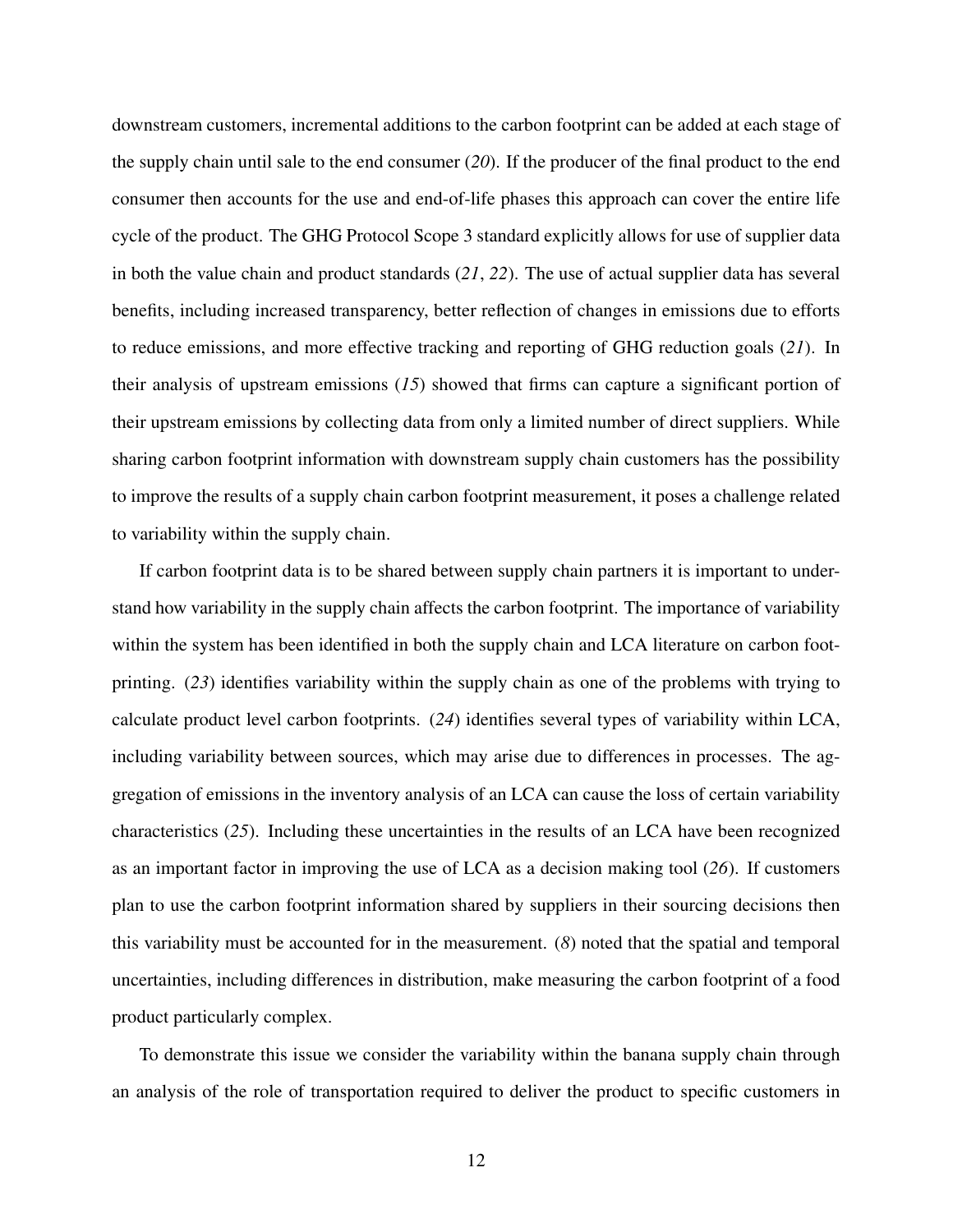the United States. Previous work has shown that a focus on food delivery miles is generally less important in reducing emissions than food choice (*11*). Thus, a focus solely on the emissions from transportation is shortsighted. However, given the high impact of transportation in the supply chain for bananas, delivery distance can represent a key area of variability in the carbon footprint. The variability is introduced in two ways.

First, the bananas are brought to the U.S. on one of three ocean services: dedicated service to the West Coast, dedicated service to Port Everglades, and a combined service that alternates between Wilmington and the Gulf Coast. Each service achieves different levels of efficiency due to differences in average shipment size, backhaul utilization, and distance traveled. As the ocean voyage represents the single largest aspect of the carbon footprint, the variability between the different shipping rotations, due to both distance and relative efficiency, has a significant impact on the calculated carbon footprint. The differences in service efficiency and distances create a range of emissions required to serve each port ranging from 2.2 kg of  $CO<sub>2</sub>e$  per box at Gulfport to 6.7 kg for service to the West Coast, with an overall 3.6 kg of  $CO<sub>2</sub>e$  per box average.

Second, once bananas reach port in the United States the bananas must be distributed to customers located throughout the country. To do so the bananas move through a distribution network that includes the five destination ports, ten ripening centers, and finally on to more than 250 retail customer locations. A map showing the locations of the various facilities is shown in Figure Figure 5.

Though emissions from distribution within the United States are on average lower than the ocean voyage they involve a considerably higher amount of variability. Some customers, such as those located near the inbound ports and DCs, require a negligible amount of trucking, while others requires thousands of miles of travel to receive delivery. When combined with the variability required to reach the port, this results in a range of values for the carbon footprint of a box of bananas delivered to different customers, variability that is not captured through the use of average carbon footprint values. To illustrate this variability we have calculated the cradle-to-gate carbon footprint for each customer location that CBI delivers products to. The carbon footprint consists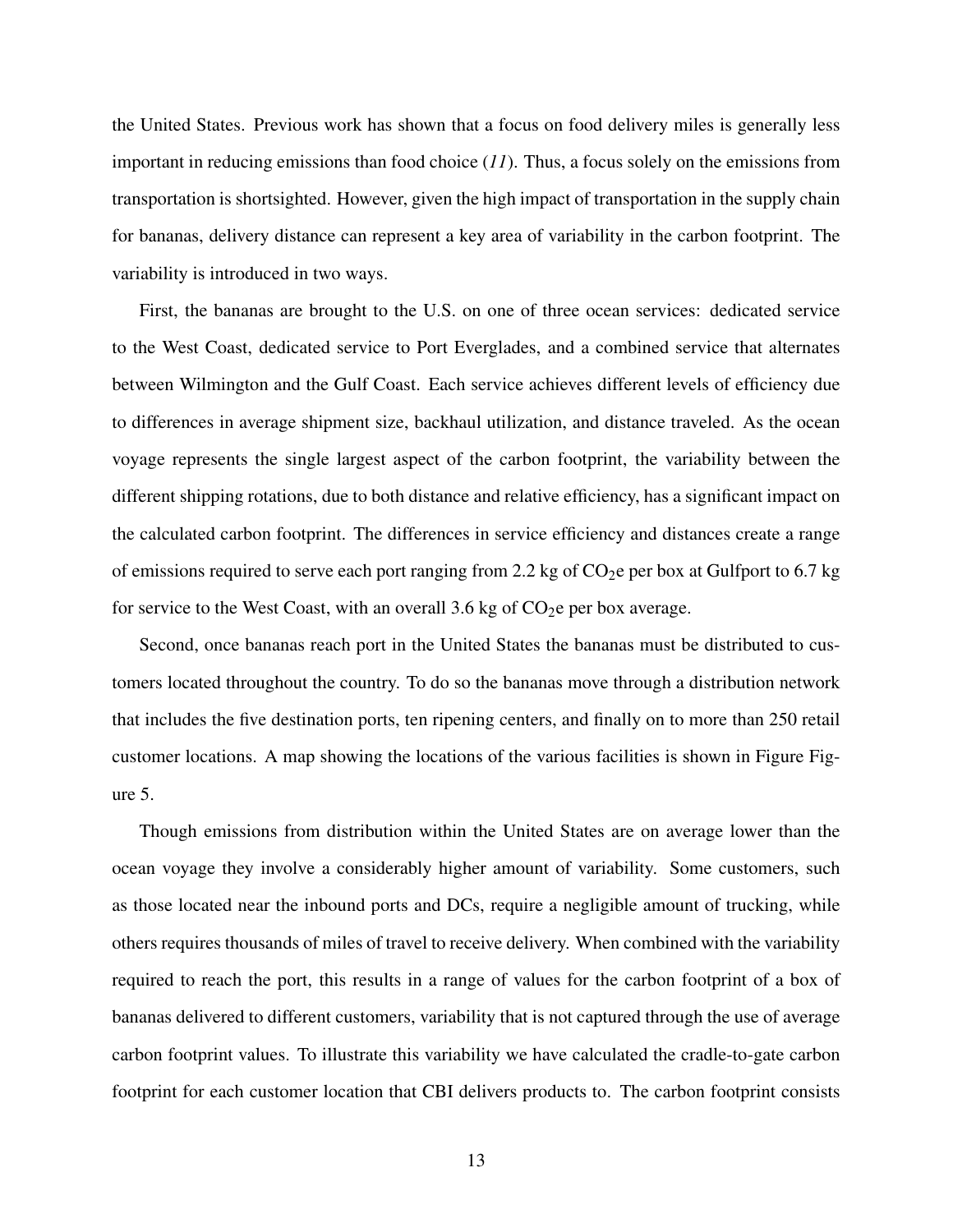

Figure 5: Map of Facility Locations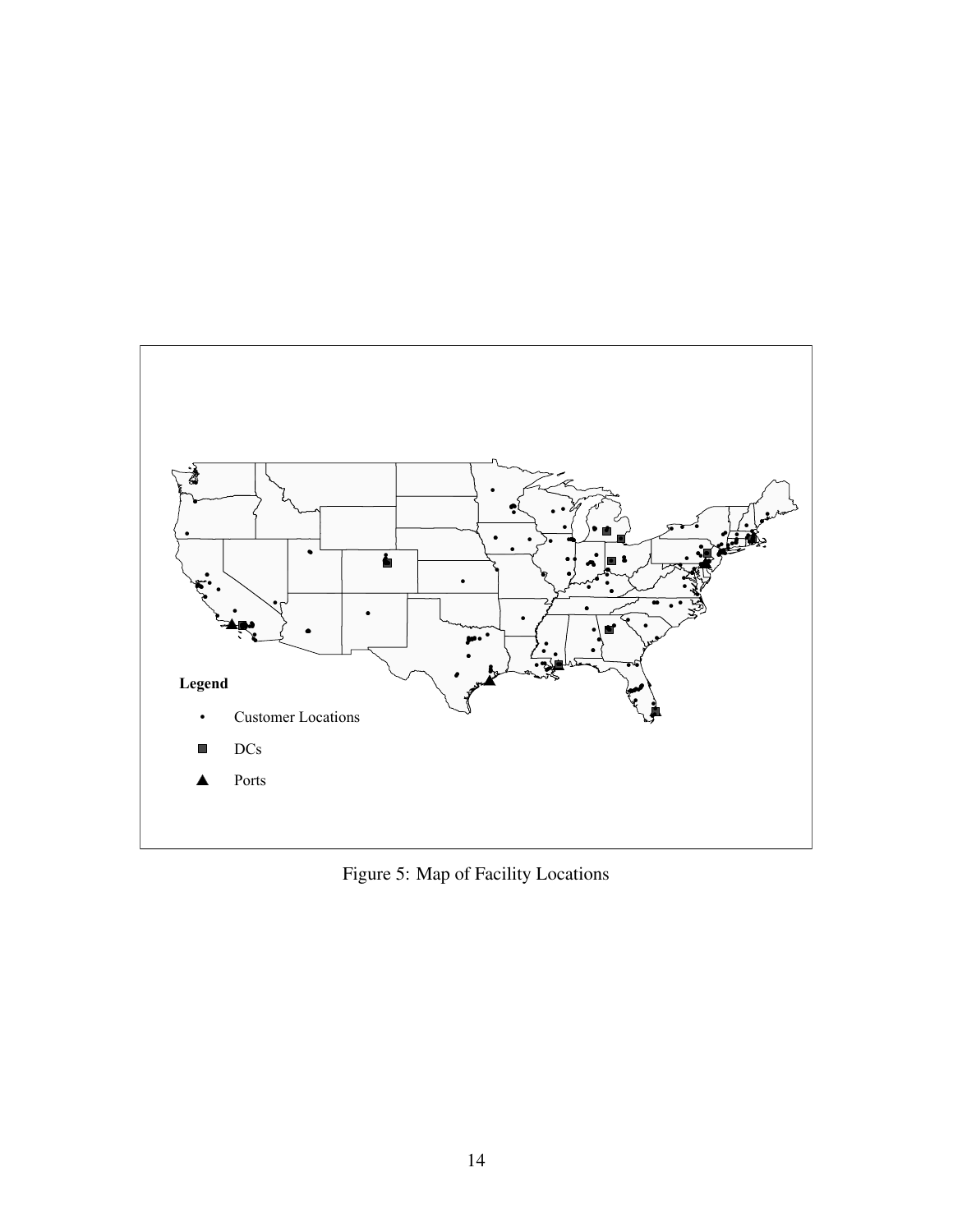of all emissions up to delivery at the customer's DC, as well as the estimated emissions from the disposal of packaging material. We refer to this as the B2B carbon footprint, as calculated in this manner the retail customer would be able to calculate the emissions of their own operations and add them to the value supplied by CBI to get a total carbon footprint. This ability to do incremental additions is at the core of the business-to-business label idea used by the Carbon Trust.

The average B2B carbon footprint calculated in this manner is  $14 \text{ kg CO}_2$ e per box delivered to the customer. This B2B carbon footprint value includes all of the activities shown in Figure Figure 2, except the activities of the retailer, consisting of the Customer DC, Transport to Store, and Store stages. Though the mean B2B carbon footprint is  $14 \text{ kg CO}_2$ e, the standard deviation is 1.4 kg  $CO<sub>2</sub>e$  and the actual value ranges from 11 to 18 kg of  $CO<sub>2</sub>e$  based on the actual path required to reach a specific retail customer location. When the 3 kg  $CO<sub>2</sub>e$  contributed by the retailer's operations is added to the B2B carbon footprint this produces a range of 14 to 21 kg  $CO<sub>2</sub>$ e per box for the full supply chain carbon footprint. This includes variation due to the efficiencies of each ocean shipping service, transportation distances from ports to DCs and DCs to customers, and relative efficiencies of the different ports and DCs.

A visual representation of the B2B carbon footprint serves to highlight the role of location and distance in the calculation. Figure Figure 6 shows the B2B carbon footprint as calculated for any point in the country. The results were generated by first calculating the cradle-to-gate carbon footprint for a box of bananas at each DC. The final B2B carbon footprint for any location was then calculated by first finding the distance from the specific location to the closest DC. The emissions generated by ground transportation for that distance were calculated and added to the cradle-togate carbon footprint at the DC. The B2B carbon footprint was calculated in this manner for a grid of destination points throughout the United States and imported to ESRI's arcGIS software. Interpolation was then used to estimate the B2B carbon footprint for all points throughout the country and display the results.

The map clearly shows the effects of differences in trucking distance and the efficiencies of the various ocean services. The port of Gulfport, Mississippi requires the lowest emissions to be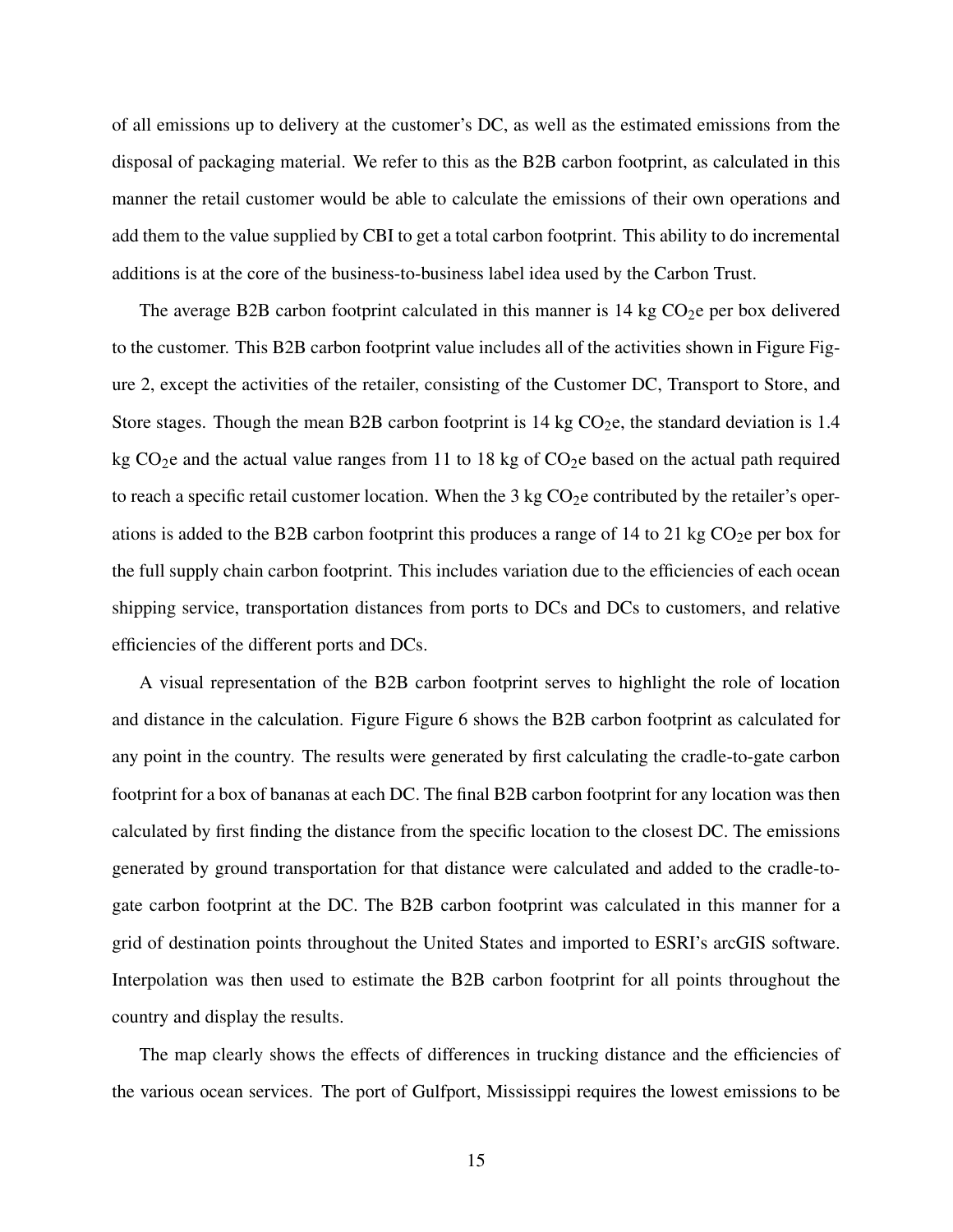reached from the tropics, and combined with the proximity of a DC in New Orleans results in the lowest carbon footprint for products sold in the Southeast. In contrast, the lower efficiency of the West Coast ocean service and the significant trucking distance required to reach the Pacific Northwest results in the highest carbon footprint for customers in this area. Customers on the East Coast have close access to a number of DCs resulting in relatively low carbon footprints, while customers in the Midwest often have significant distance to the closest DC, or require a lengthy haul from the port to the DC near Denver. Thus, the B2B carbon footprint for any particular customer is highly dependent not just on the total food miles, but also on the specific structure of the supply chain.



Figure 6: Carbon Footprint by Location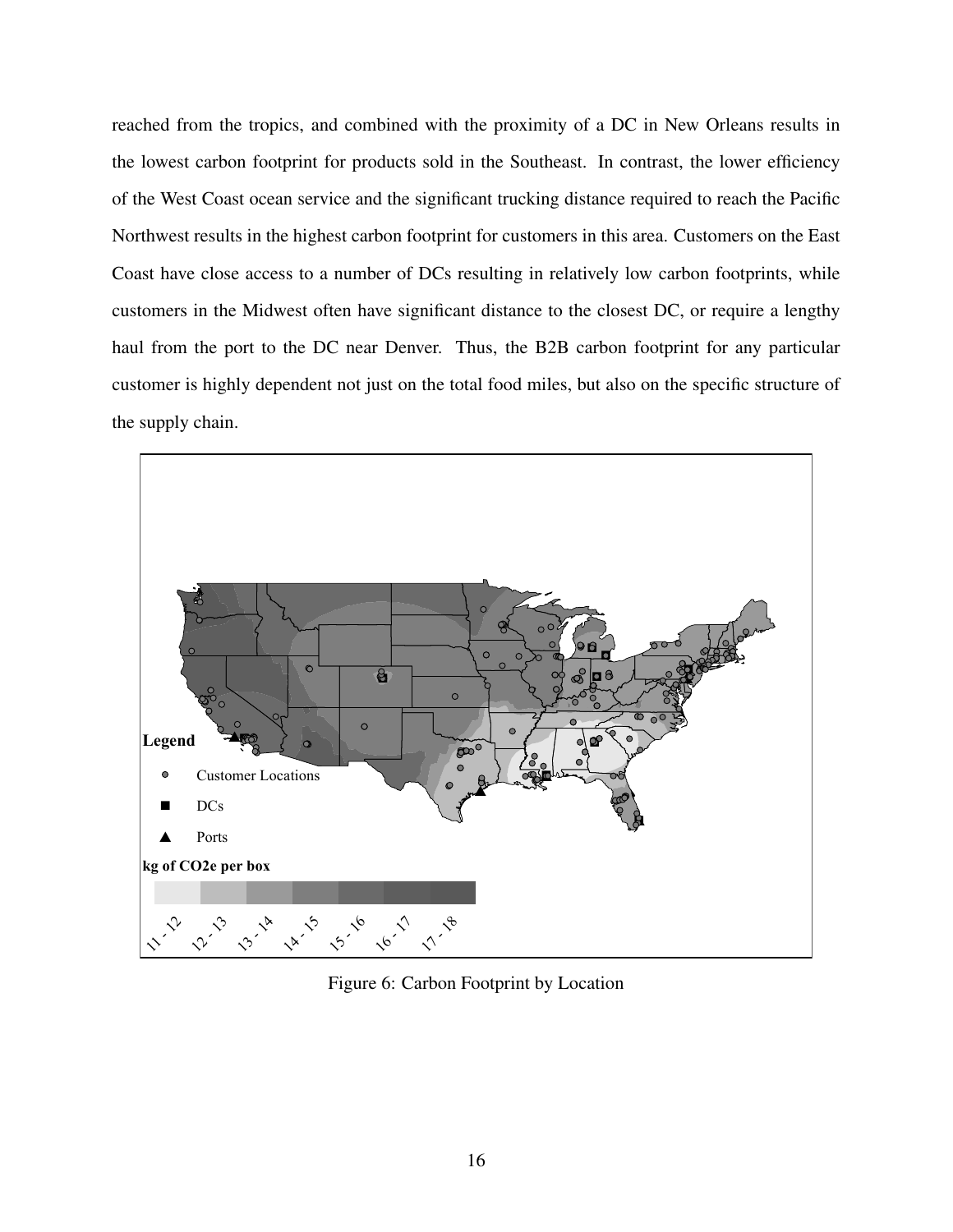# Conclusion

In this paper we have presented the results of a case study regarding the carbon footprint of the banana supply chain. We estimate the carbon footprint of a 40 pound box of bananas sold in the United States to be approximately 17 kg of CO2e, or around 1 kg of CO2e per kg of sold bananas. Our results show transportation to be a significant factor in the final carbon footprint, greater even than the role of production. These results may be attributed to the use of smaller vessels, faster sailing speeds, and the low backhaul utilization during the ocean shipping phase, factors not accounted for in standard estimates of efficiencies for large scale ocean shipping.

We identify sources of uncertainty related to areas upstream and downstream in the supply chain from the fruit production company. In total more than 50% of the carbon footprint occurs as Scope 3 emissions, outside company control. These impacts are driven largely by packaging, production of chemicals used in cultivation, and downstream supply chain activities. While information sharing between supply chain partners has been proposed as a method for reducing uncertainty in the carbon footprint measurement we show that supply chain variability becomes an important issue for these proposed solutions. Our results show that customer location and the structure of the supply chain play a key role in determining the actual carbon footprint. The carbon footprint for products sold to individual customers may vary as much as 30% from average, with the highest carbon footprint being more than 50% greater than the lowest. Accounting for this variability remains an issue for organizations looking to engage in carbon footprint measurements across the supply chain.

#### References

- (1) Hoffman, W. Who's Carbon-Free? *Traffic World* 2007, 1.
- (2) Trust, C. Tesco Case Study. 2012.
- (3) Finkbeiner, M. Carbon footprinting–opportunities and threats. *The International Journal of Life Cycle Assessment* 2009, *14*, 91–94.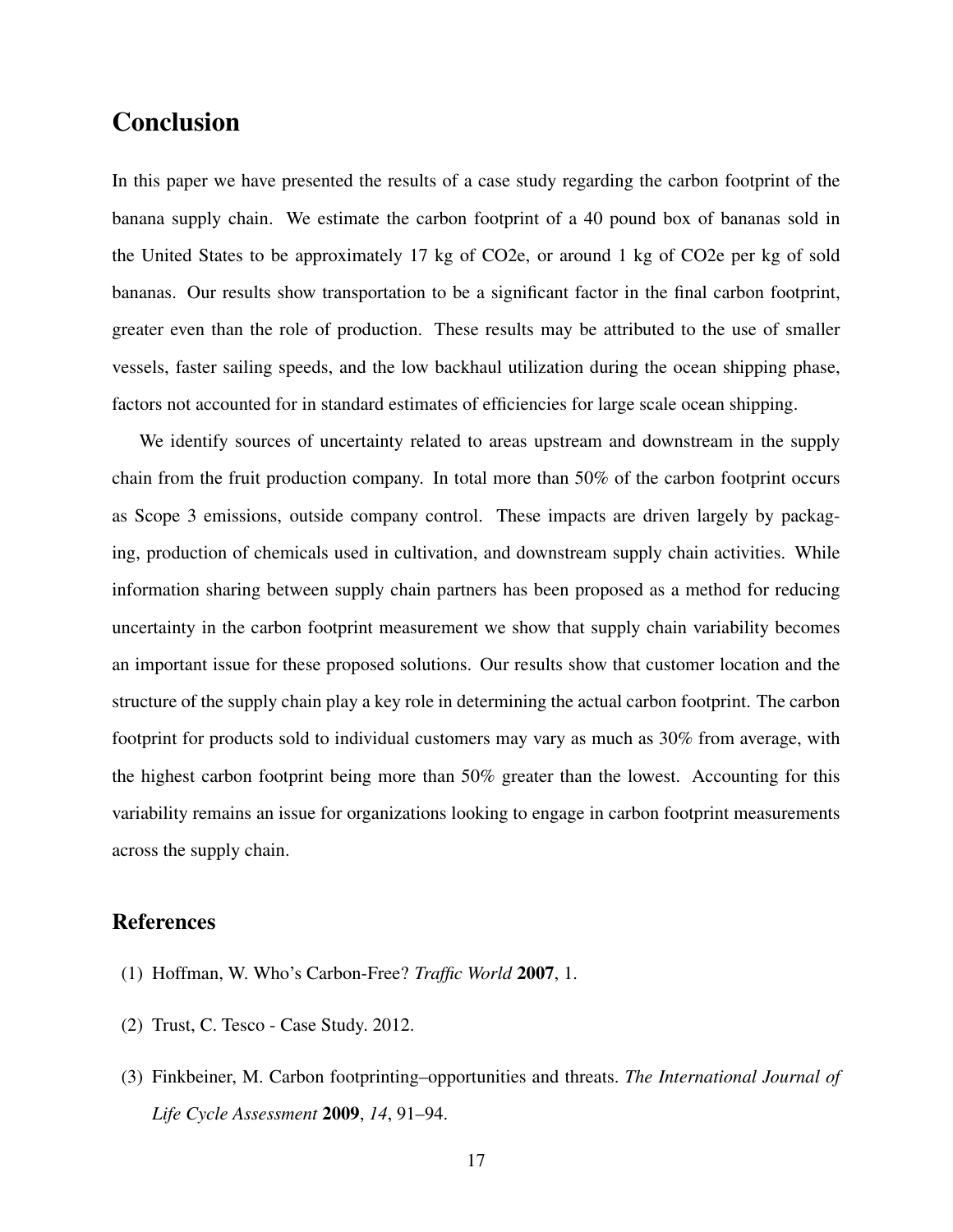- (4) Vandenbergh, M.; Dietz, T.; Stern, P. Time to try carbon labelling. *Nature Climate Change* 2011, *1*, 4–6.
- (5) Hillier, J.; Hawes, C.; Squire, G.; Hilton, A.; Wale, S.; Smith, P. The carbon footprints of food crop production. *International Journal of Agricultural Sustainability* 2009, *7*, 107.
- (6) Xue, X.; Landis, A. E. Eutrophication Potential of Food Consumption Patterns. *Environmental science & technology* 2010, *44*, 6450–6456.
- (7) Heller, M.; Keoleian, G. Life Cycle Energy and Greenhouse Gas Analysis of a Large-Scale Vertically Integrated Organic Dairy in the United States. *Environmental science & technology* 2011, *45*.
- (8) Roos, E.; Sundberg, C.; Hansson, P. Uncertainties in the carbon footprint of food products: a case study on table potatoes. *The International Journal of Life Cycle Assessment* 2010, *15*, 478–488.
- (9) Stoessel, F.; Juraske, R.; Pfister, S.; Hellweg, S. Life Cycle Inventory and Carbon and Water FoodPrint of Fruits and Vegetables: Application to a Swiss Retailer. *Environmental science & technology* 2012,
- (10) Peters, G. M.; Rowley, H. V.; Wiedemann, S.; Tucker, R.; Short, M. D.; Schulz, M. Red Meat Production in Australia: Life Cycle Assessment and Comparison with Overseas Studies. *Environmental science & technology* 2010, *44*, 1327–1332.
- (11) Weber, C. L.; Matthews, H. S. Food-Miles and the Relative Climate Impacts of Food Choices in the United States. *Environmental science & technology* 2008, *42*, 3508–3513.
- (12) USDA, Value of U.S. food imports, by food group. 2011.
- (13) BSI, *PAS 2050:2008 Specification for the Assessment of the Life Cycle Greenhouse Gas Emissions of Goods and Services*; 2008.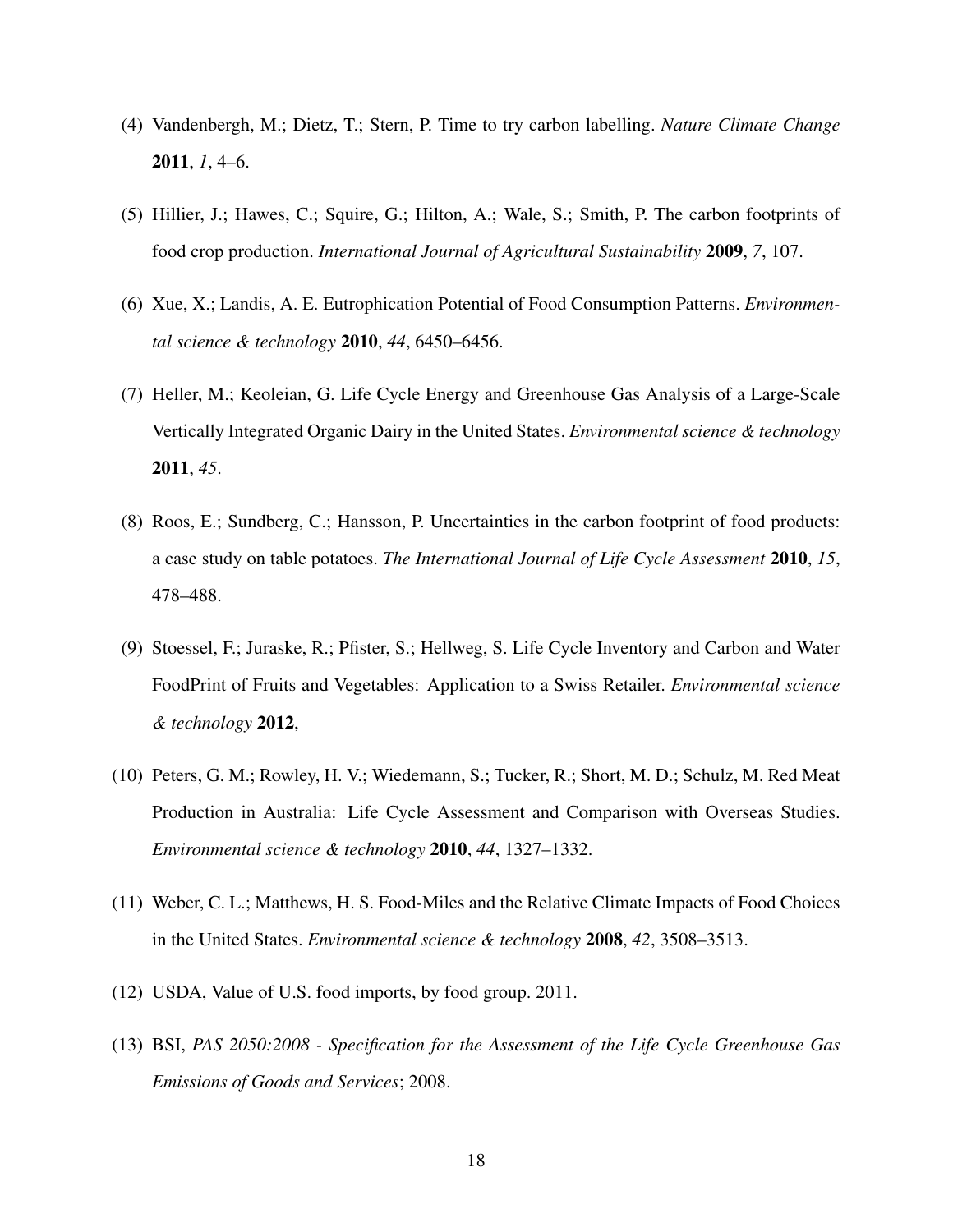- (14) Matthews, H.; Hendrickson, C.; Weber, C. The importance of carbon footprint estimation boundaries. *Environmental science & technology* 2008, *42*, 5839–5842.
- (15) Huang, Y.; Weber, C.; Matthews, H. Categorization of scope 3 emissions for streamlined enterprise carbon footprinting. *Environmental science & technology* 2009, *43*, 8509–8515.
- (16) Chevalier, J.-L.; Teno, J.-F. Life cycle analysis with ill-defined data and its application to building products. *The International Journal of Life Cycle Assessment* 1996, *1*, 90–96.
- (17) Huijbregts, M.; Norris, G.; Bretz, R.; Ciroth, A.; Maurice, B.; von Bahr, B.; Weidema, B.; de Beaufort, A. Framework for modelling data uncertainty in life cycle inventories. *The International Journal of Life Cycle Assessment* 2001, *6*, 127–132.
- (18) Bretz, R. SETAC LCA workgroup: Data availability and data quality. *The International Journal of Life Cycle Assessment* 1998, *3*, 121–123.
- (19) Limited, C. T. C. Build your brand's reputation with the Carbon Reduction Label. 2012.
- (20) BSI, *PAS 2050:2011 Specification for the Assessment of the Life Cycle Greenhouse Gas Emissions of Goods and Services*; British Standards Institute: London, U.K., 2011.
- (21) WRI,; WBCSD, *The Greenhouse Gas Protocol: Product Life Cycle Accounting and Reporting Standard*; World Resources Institute and World Business Council for Sustainable Development: Washington, D.C., 2011.
- (22) WRI,; WBCSD, *The Greenhouse Gas Protocol: Corporate Value Chain (Scope 3) Accounting and Reporting Standard*; World Resources Institute and World Business Council for Sustainable Development: Washington, D.C., 2011.
- (23) McKinnon, A. Product-level carbon auditing of supply chains: Environmental imperative or wasteful distraction? *International Journal of Physical Distribution & Logistics Management* 2010, *40*, 42–60.